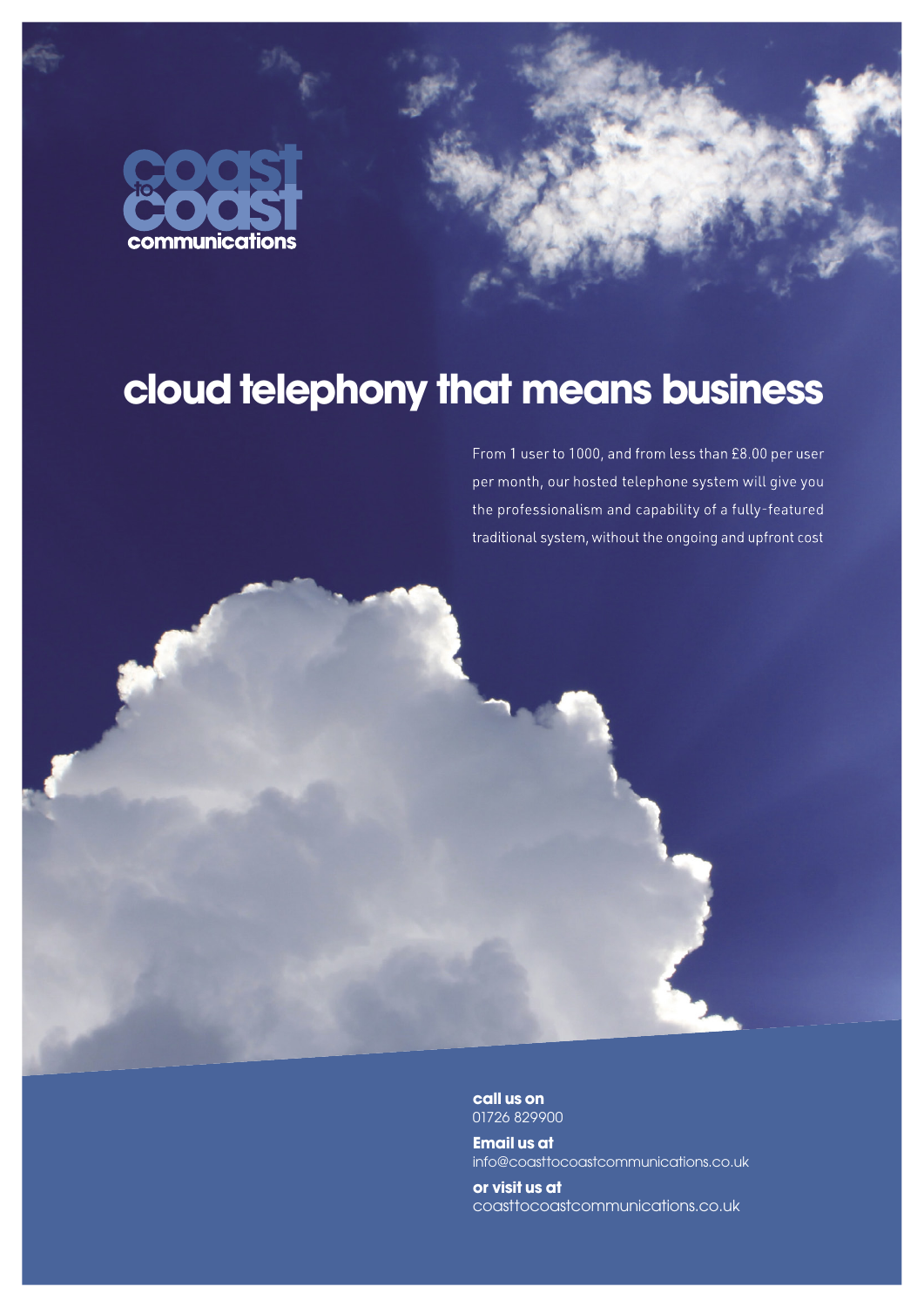# **cloud telephony that means business**

**For small businesses right through to multi-site corporations, Coast to Coast Cloud is the perfect solution. Coast to Coast Cloud is affordable, flexible and professional!**

Coast to Coast Cloud operates across your existing internet connection. If you don't already have this in place, we can supply you with our Assured Broadband service which will guarantee your call quality.

No line rental and greatly reduced call costs will ensure an immediate saving over your current system.

## **what are the benefits?**

#### **No line rental**

With the savings made on your line rental and call costs we can deliver the new solution without affecting your bottom line.

**No monthly licence cost**

**Voice optimised broadband**

We can provide a connection guaranteed to support your phone calls.

#### **Your existing telephone number**

Your number will be transferred onto the new telephone system so there will be no need for a change, (even if you move out of the area). This makes it easy for your customers to stay in touch.

**Any UK area code**

Users can have a telephone number from any location in the UK.

**You can never outgrow it**

Extra users can be added at any time with no limit.

#### **It is fully scalable**

The system can cater for businesses of any size, irrespective of whether you trade from a single site or many offices.

Users can be added according to your needs, and you can grow into the system one user at a time with no limit on expansion.

Better still, Coast to Coast Cloud is fully supported by us, and with this you gain the peace of mind that we'll be on hand in the event of a problem, or just when you need a little advice.

#### **Improved call management**

We can automatically redirect your calls to any chosen number should your phones go offline.

#### **Moving premises?**

Simply take the phones with you. No expensive set up costs and no physical telephone systems

#### **Future-proof system**

You will not have to replace the system in a few years to get the latest features; you will automatically receive the latest upgrades.

#### **Built-in fraud protection**

**Disaster recovery**

Our system is hosted on servers in seven different locations, so in the event that one of our servers fail, one of the others immediately takes over.

#### **Full local support**

We will be on hand in the event of a problem, or just when you need a little advice.

## **payment options**

You can either purchase the system up-front to include all of your licences for three years, or we can provide you with a three year rental agreement.

At the end of the three year term you own all of the equipment and can continue to rent the service from us for a small fee.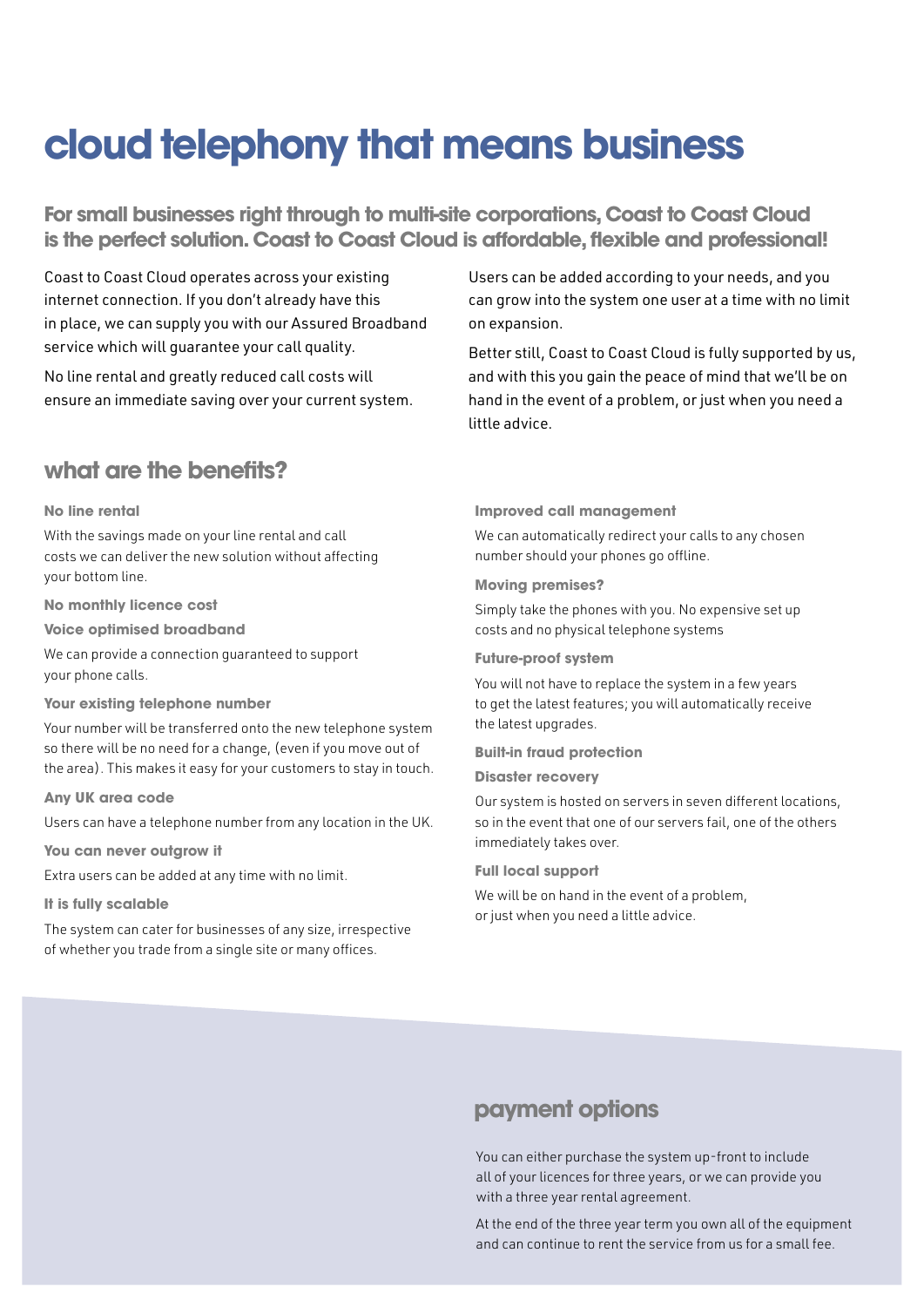

### **Coast to Coast Cloud can provide you with all of these great features :**



## $\bigcap$   $\bigcap$   $\bigcap$

**MOBILE PAIRING** Sync your mobile with your office handset never miss a call



**UNLIMITED CONFERENCE CALLING**

Set up a private virtual conference room with external dial ins



**EMERGENCY CALLING** Call 999 or 112



**CALL PARKING**

Park calls to a specific location



**CALL RECORDING**

Record and archive all inbound or outbound calls

**EXTENSION** Reach people in 3 or 4 digits, wherever you are



**CALL QUEUING**

Never lose a customer when you've got them on hold



**MOBILE APPS**

Manage the whole phone system from your smartphone



**CALL MONITORING**

Full suite of services to analyse team performance



**AUTO ATTENDANT**

Handle calls professionally and efficiently

Top-of-the-range features that make call handling a breeze

**CALL MANAGEMENT**

**UNIFIED VOICEMAIL** Pick up all your voicemail from any device, anywhere

**CALL GROUPS**

Direct calls super effectively and never miss a call

**CLICK TO DIAL** Initiate calls straight from your computer



**SPEAKERPHONE PAGING** Call out to all extensions



**MULTI-LOCATIONS** Connect your offices across the globe with a single phone system



**LAND LINE NUMBERS**

Give customers a local number that goes straight to your mobile



**HOT DESKING**

Switch desks in shared office environment



**ONLINE ACCOUNT MANAGER** Manage it all online in one easy place



**FAX**

Send and receive fax by email

**Add our range of professional options to get even more!**









**CALL RECORDING / LOGGING** Unlimited flat fee recording and reporting



**INCLUSIVE CALLS**

2,000 minutes local, national and mobile calls per user per mth

Fully integrate with your CRM system

**CRM + INTEGRATION**

Take your extension with you

**ANDROID & IOS MOBILE APP**

**DESKTOP COMMUNICATOR**

Desktop integration for both PC and MAC